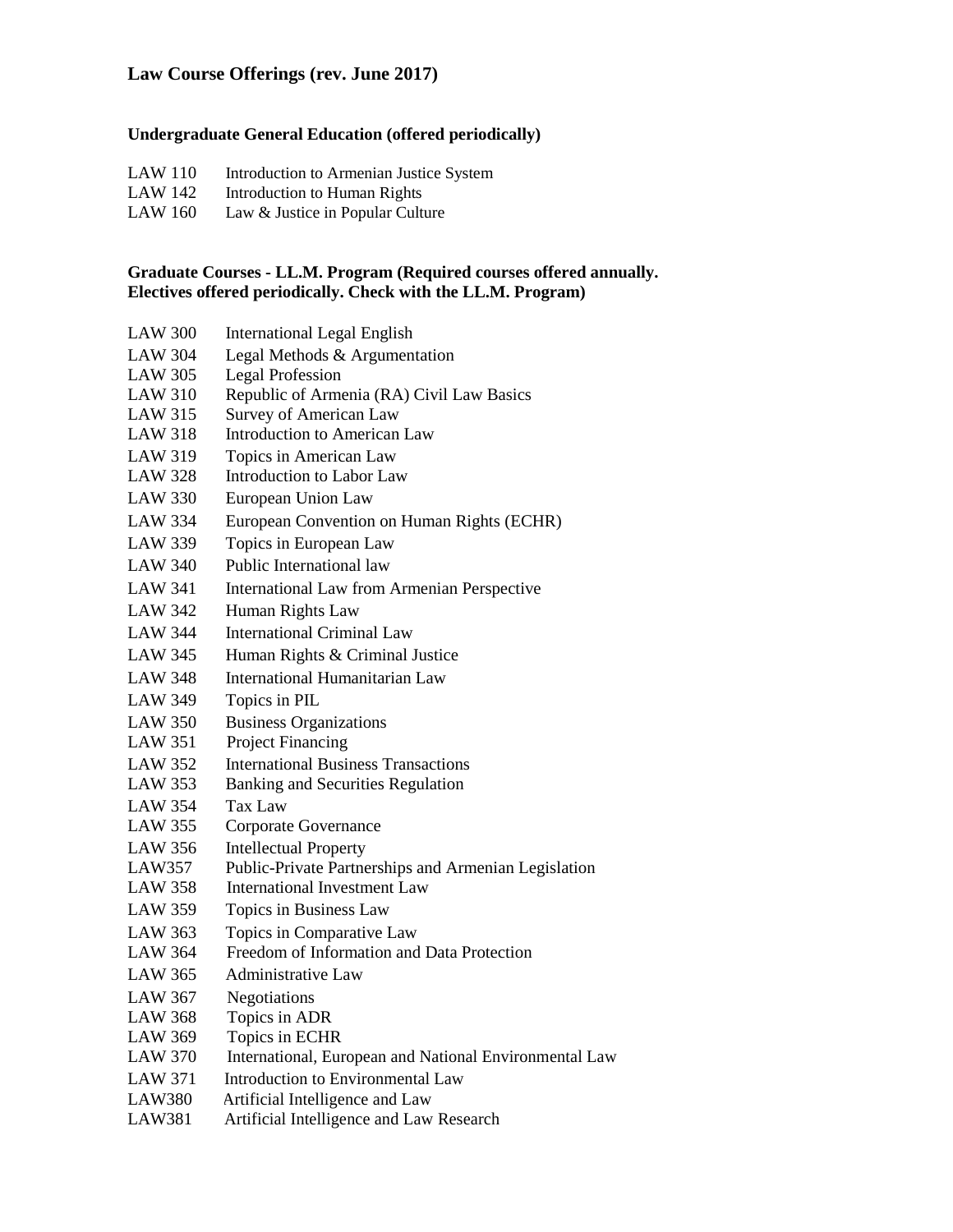| <b>LAW 390</b> | <b>Master's Paper</b>    |
|----------------|--------------------------|
| <b>LAW 391</b> | <b>Independent Study</b> |
| LAW 392        | Clinical                 |

#### **LAW 110 Introduction to the Armenian Justice System**

This course explains the institutions and processes of the Armenian justice system as they affect the lives of citizens, businesses and government agencies, including general courts, specialized courts, criminal, civil and administrative processes. The course aims to equip students to understand their rights and remedies for violation of rights, as well as the role of various government bodies, courts, police, prosecutors, regulators, in the administration and establishment of justice in Armenian society. Instructor-led course will draw on case studies to examine a range of common situations students, citizens, and businesses face in everyday life.

#### **LAW 142 Introduction to Human Rights**

The Introduction to Human Rights course will introduce students to the key concepts, rules and debates in the theory and the practice of contemporary international human rights. In particular, the course focuses on the historical development and philosophical and political foundations of human rights. Students will also explore international and national mechanisms for the protection of human rights, e.g. UN treaty and charter mechanisms, European systems of human rights protection, national judiciaries, human rights institutions and civil society organizations. Students will examine selected human rights and freedoms in order to understand human rights in practice. At the end of the course students study the national and international legal grounds for limitations and derogations from human rights.

### **LAW 160 Law & Justice in Popular Culture**

This course explores how legal concepts, role models, and professional ethos in popular culture promote and reinforce the rule of law. The course aims to explore how dedicated individuals using the skills and arts of persuasive and knowledge of the law can expand justice in their societies by the use of legal mechanisms. Through the medium of film and literature followed by class discussion, the following basic concepts are reviewed: social contract theory, professional ethics, rule of law (e.g. resort to courts and legal structures to resolve conflict as an alternative to violence), comparative review of legal systems (e.g. use of juries, class action mechanisms, etc.) and standard defendant rights (right against self‐ incrimination, right to counsel), professional responsibility for attorneys and judicial ethics, and legal advocacy.

#### **LAW 262 Public Advocacy**

Increasingly lawyers, because of their insight into public policy, are called upon to use their skills to advocate in the court of public opinion and other fora beyond the formal courtroom and deliberative assembly. This course aims to equip students with models and skills to be effective public advocates. In addition to learning theoretical models and case studies, students will be called upon to design advocacy strategies and make written and oral presentations in simulations of public deliberation.

### **LAW 300 International Legal English**

This course introduces students to English terminology and constructs related to basic legal concepts and general aspects of legal systems. The course also teaches students to perform legal practice skills in English as they relate to the following commercial law topics: company formation and management; capitalization; contract negotiation; remedies and assignment; employment issues; sale of goods law; real and intellectual property problems; negotiable instruments; secured transactions; debtor‐creditor interactions; and competition law. More than other fields, precision and competence in written expression is a tool of the legal profession. The course reinforces core reading, writing, listening and speaking skills in English and prepares students to obtain the International Legal English Certification upon successful completion of the ILEC exam.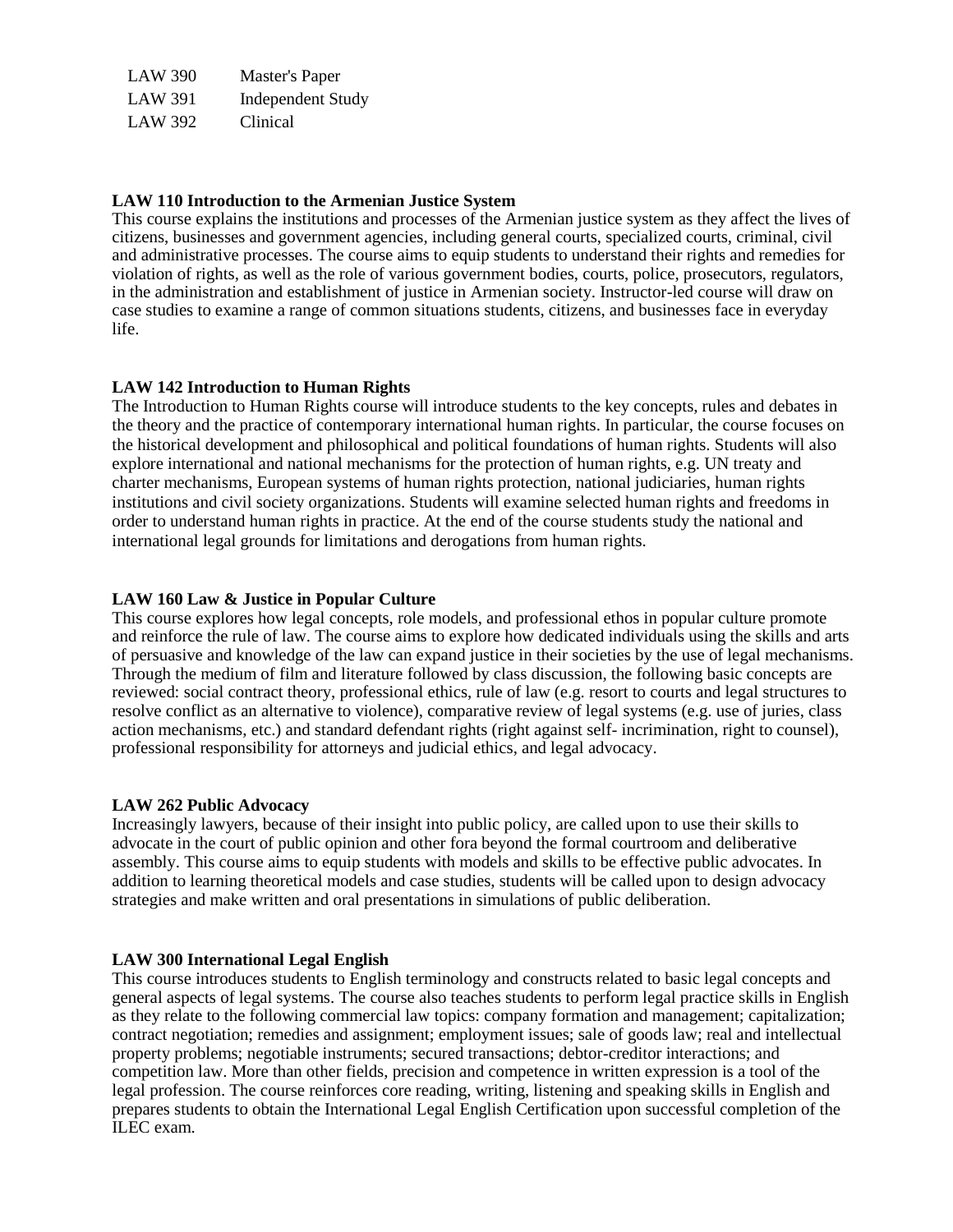## **LAW 304 Legal Methods and Argumentation**

This course is a legal problem solving based introduction to legal method and legal analysis as practiced in Western law today. Students will learn basic research skills, sources of precedent, the role of precedent and the development of precedent in the common law, the reading and "briefing" of cases, the reading and interpretation of statutes, the legal analysis of factual problems, objective legal writing (IRAC method) and basic legal argument. Argumentation is the use of effective reasoning to persuasively communicate an idea or position. Since classical times, argumentation has been a highly valued skill, even an art form. In this course, students will learn how to make deductive and inductive arguments; how to identify and utilize the elements of rhetoric; how to evaluate the claims, evidence, and inferences underlying arguments; how to understand and manipulate burdens of proof; and generally how to identify and utilize other argumentation frameworks and techniques. To complete the course students must present an argument, field questions from the class and/or participate in a formal debate with another student.

## **LAW 305 Legal Profession**

This course will examine the basic rules that govern the conduct of lawyers with respect to their clients, third parties and the courts, using as a guide case law, ethics opinions, the ABA Model Rules of Professional Conduct, the New York Rules of Professional Conduct and Rules on Advocate's behavior in the Republic of Armenia. The emphasis will be on practical, real-world application of the rules, principally in a law firm setting. Among the topics that will be covered are the formation and termination of the attorney-client relationship, conflicts of interest, client confidentiality, attorney-client privilege, special issues relating to corporate clients, multijurisdictional and unauthorized practice, and legal malpractice and discipline.

# **LAW 310 Republic of Armenia (RA) Civil Law Basics**

This course will introduce the Civil Law thorough understanding of such fundamental categories as natural or legal persons, joint-stock companies, contracts and torts. It examines the basic principles of the Armenian Civil law and provides an understanding of private law basics, as it sets out the norms of conduct in both daily life and commercial activities. To that the Course will enable enhanced understanding of the Civil Code's place as a cornerstone of all private law, followed by examination of the legal status of natural and legal persons, property law and transactions. The course will also incorporate instruction on the basics of contract law, including the most common contract varieties, as well as tort and inheritance law.

### **LAW 315 Survey of American Law**

This course aims to give an overview of American law for non-US-lawyers. It approaches American law from a comparative, systemic point of view. The course examines the institutions, processes and main substantive areas of US law, viewing US legal system as a well-developed model, whose operation, evolution, problems and trends are well studied and documented. The course requires extensive reading of primary US materials (court decisions, statutes, regulations) as well as secondary sources on US legal doctrines and the American/common law way of thinking about legal problems. Upon completing the course, students should be able to identify the typical ways legal issues are handled in the US system in various common fields of law and to be able to explain them in terms of other legal systems they may be familiar with, e.g., the Armenian or continental legal systems.

### **LAW 318 Introduction to American Law**

This course introduces the United States legal system and is designed specifically for students who come from jurisdictions other than the U.S. During the course the students will learn about the State and Federal judicial system of the United States, structures and functions of different legal institutions. They will learn about the legal concepts specific to common law and will be introduced to major landmark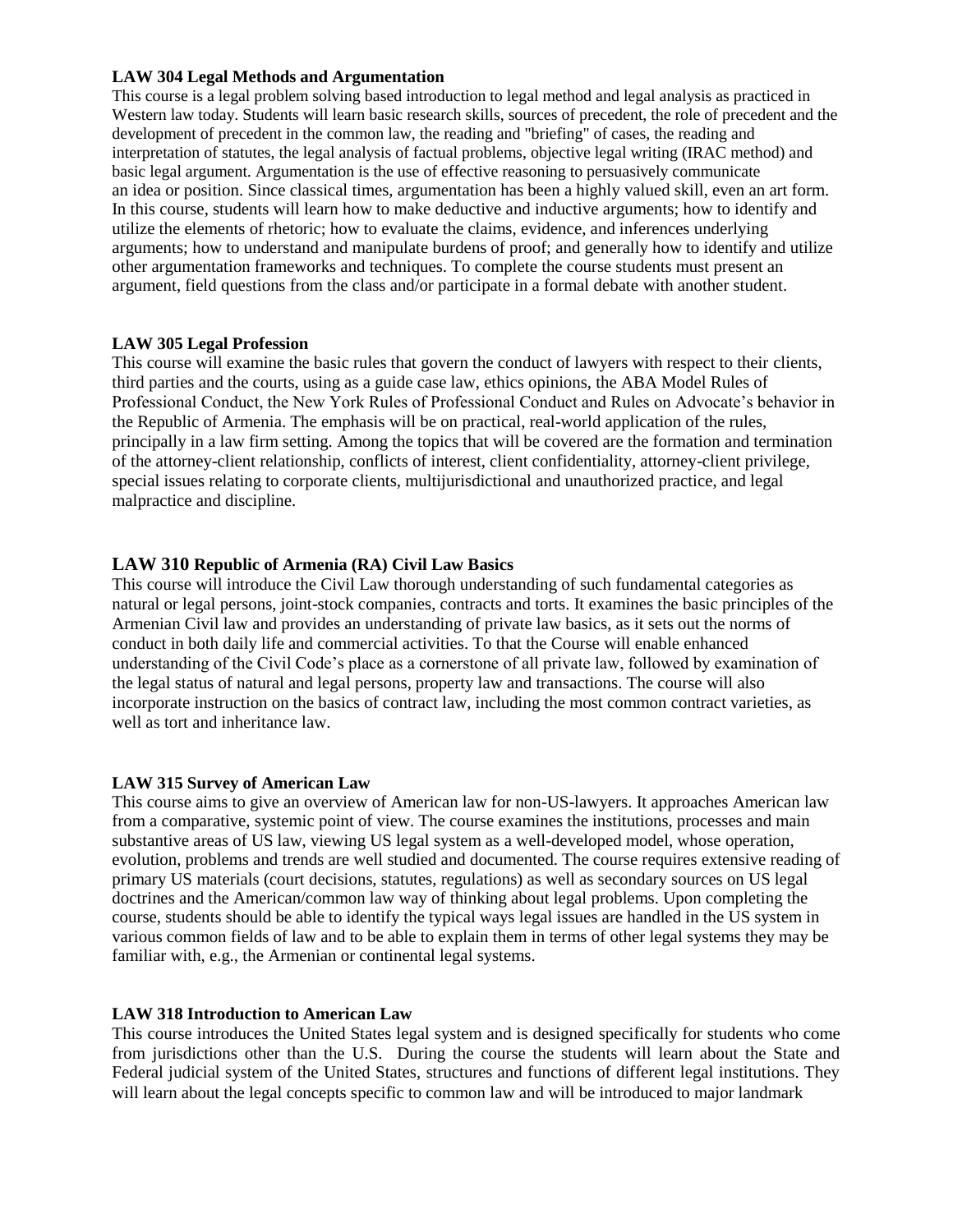cases that have become the bases of the nowadays-legal system. The topics will include jury trials, subject matter and personal jurisdiction, etc. The students will be offered to compare and discuss the peculiarities of the American law with the laws and concepts of own jurisdictions.

# **LAW 319 Topics in American Law**

## **LAW 328 Introduction to Labor Law**

This course examines International and Armenian laws governing issues related to employment law (such as: fair and equal treatment, work place safety, etc.), as well as issues related to safety of personal information (personal data) and labor contract information confidentiality at work place. The course will be focusing on World Labor Organization (WLO) adopted principles, US and EU employments peculiarities including Title VII of the Civil Rights Act of 1964, the Family and Medical Leave Act, and the Americans with Disabilities Act, as well as Armenian Labor Code main guiding principles. The primary focus of the course will be national labor law, including neighboring laws. The course will also have analytical and practical assignments on labor contract drafting and court case study examples.

## **LAW 330 European Union Law**

This course gives an overview of the European Union institutional and legal structure, its foundation documents, and regulatory framework, as well as issues relating to transactions and economic activity in the EU.

## **LAW 334 European Convention on Human Rights (ECHR)**

This course gives an overview of the European Convention on Human Rights and the procedures for appealing cases to the ECHR. Topics include applicability of ECHR in domestic courts, a survey of the most important ECHR precedents and trends.

### **LAW 339 Topics in European Law**

### **LAW 340 Public International Law**

From a legal problem solving perspective this course explores public international law in both an Armenian and regional context. Topics reviewed include sources of public international law and its contemporary development, the expanding scope of international actors (including non‐State actors like corporations), the utility of international and domestic fora and reviewing modern day challenges to future public international law development.

### **LAW 341 International Law from an Armenian Perspective**

This problem-oriented course aims to teach students the specifics of rules of international law as they apply to Armenia and Armenian issues. Topics will include current international law issues facing Armenia, including the Nagorno-Karabagh conflict, EU-Armenia relations, Armenia-Turkey Relations, national security and trans-border environmental and cultural heritage issues. The course is practice oriented, going beyond analysis of applicable legal norms and precedents to consider available enforcement mechanisms, and remedies.

### **LAW 342 Human Rights Law**

By presenting legal problems for discussion and resolution, this course introduces students to the principles and the practice of contemporary human rights law in the world and in an Armenian context. Attention is given to the development of individual claims against states regarding issues of torture; civil and political rights; economic, social and cultural rights; and women and ethnic minority rights. Also explored are contemporary challenges to international humanitarian law and individual accountability through the development of international criminal law. Sources of law reviewed include international treaties, customary law and Armenian legislation.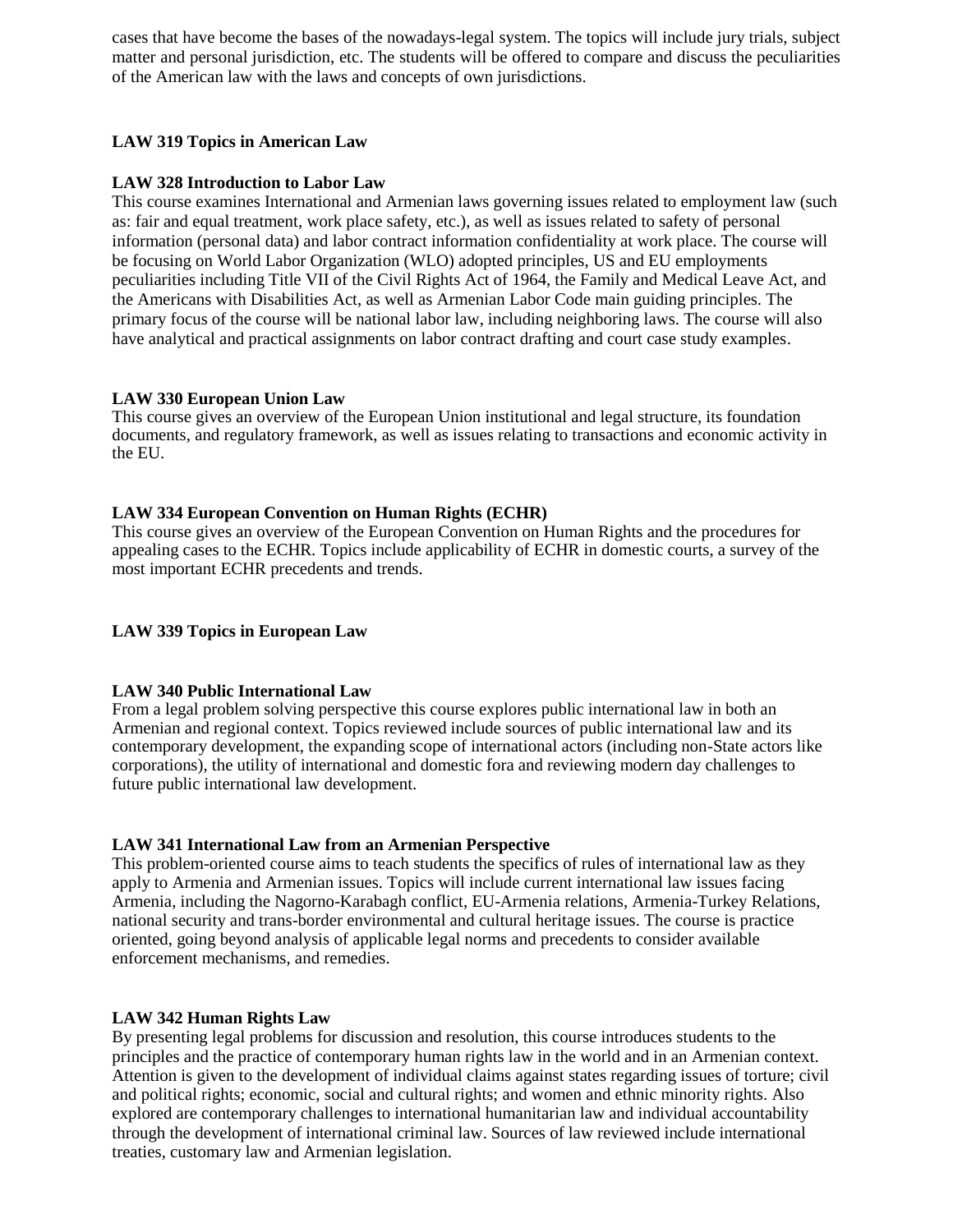### **LAW344 International Criminal Law**

International criminal law is a rapidly growing modern discipline of law. The historical goal for the development of this discipline was to end the impunity of individuals responsible for mass atrocities. International criminal law is a body of law containing legal provisions, institutions and traditions from pubic international law, comparative criminal law and human rights law. One of the aims of this course is to introduce students the key areas of international criminal law by engaging them in reading, researching, problem solving exercises and discussion regarding the most important aspects of this discipline. The other aim of this course is to promote interest in international criminal law among the members of the legal community of Armenia.

## **LAW 345 Human Rights & Criminal Justice**

In this course students explore a number of fundamental human rights that are applicable during criminal procedure from the moment of arrest to the final appellate decision. These criminal justice rights are examined in various situations where such a right may compete with other values and public interests, e.g. effective control of and fight against criminality. It is in such situations that different societies or decision-makers and policy-makers engage with complex and often controversial choices. The first part of this course will concentrate on pre-trial rights in the phase of investigation, while the second part focuses on trial rights during trial and appellate phases. The last two classes conclude this course by exploring the causes and solutions of 'wrongful convictions', a phenomenon that draws increasing attention in parallel to technological and scientific development.

## **LAW 348 International Humanitarian Law**

This course immerses students in the principles and the practice of contemporary International Humanitarian Law through an evolving complex case study. To teach advocacy and analytical skills, students are assigned various roles as they represent the interests of conflicting parties, divergent governmental interests and international organizations. Taught in conjunction with the ICRC, specific areas of IHL addressed include the qualification of armed conflicts, legal protections for non‐combatants, prisoners of war, civilians, and cultural property as well as legal limits on the use of weaponry.

### **LAW 349 Topics in PIL**

### **LAW 350 Business Organizations**

This course focuses on corporations, their formation and structure, the role of shareholders, management, regulators and other stakeholders, capital structures, kinds of securities, corporate financing, open vs. closed companies, and typical transactions and documents involved in corporate formation and investments.

### **LAW 351 Project Financing**

Project financing has become an increasingly preferred and used method of a combination of financing and investment. Although different methods of project financing are used in developed countries, in developing countries it is mostly used for implementation of major infrastructural projects, such as construction of roads, power plants, gas and oil pipelines, refineries, etc. It is also used in mining exploration, exploitation and development as well as in development of large industries, such as construction, equipping and putting into operation of large industrial complexes. Project financing in developing countries almost always involves foreign financiers and developers and, in some cases, a combination of both. As such, it raises private international law issues, project owner guaranties, such as government guaranties in public sector contracts as well as issues related to methods of resolution of international commercial disputes.

The course is intended to offer practical knowledge of some more common types of project financing such as Export Credit, Buy-Back, BOT and BOOT aimed at providing the participants with the necessary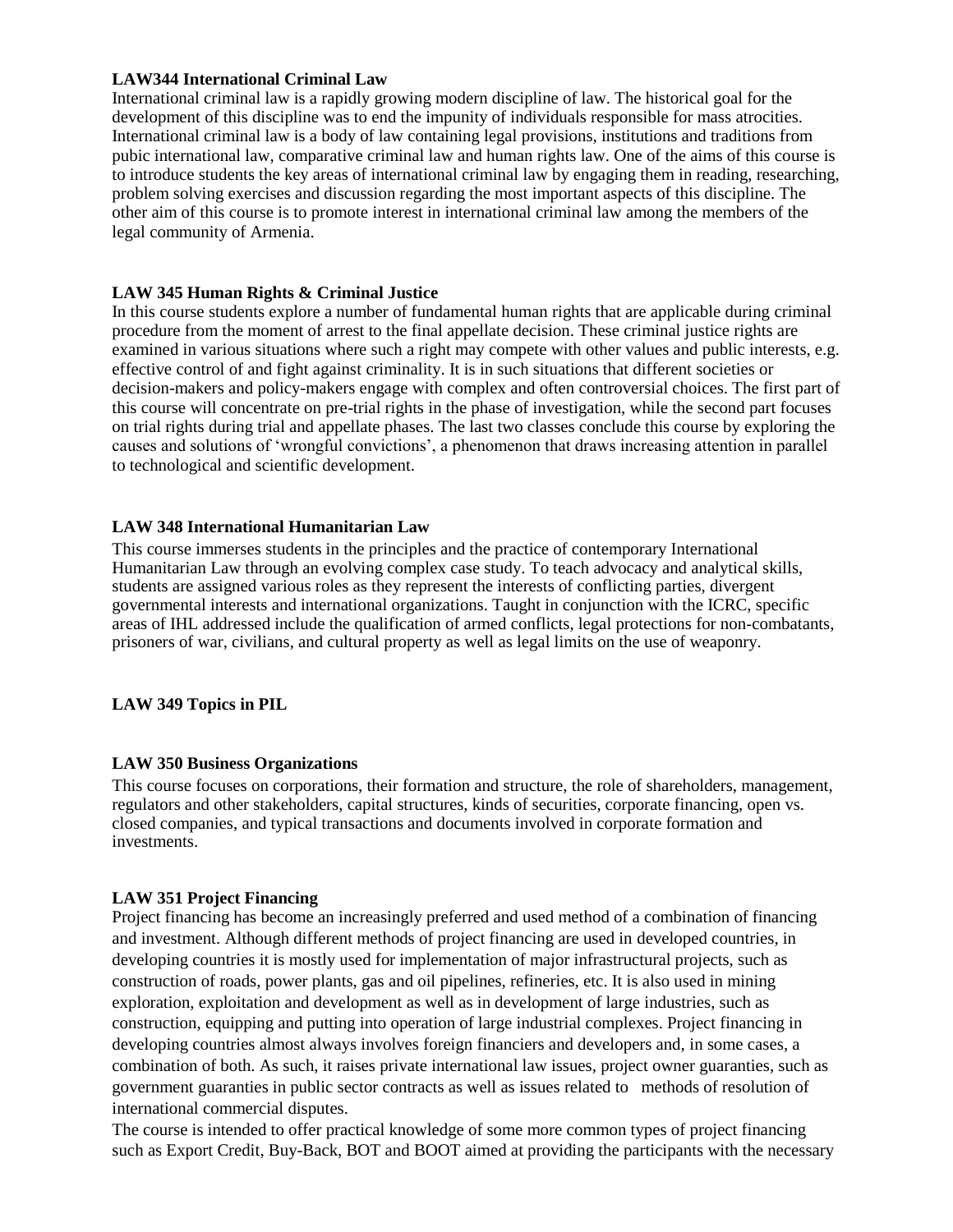skills for examination, commenting on negotiating such contracts. It is also aimed at improving the contract drafting skills of the participants.

### **LAW 352 International Business Transactions**

This course covers basic international sales of goods and services transactions, leasing, licensing, as well as investment, financial and secured transactions, and the typical kinds of documents and issues practitioners and client face in such transactions, including choice of law, dispute resolution, intellectual property, security, authority, custom s, tax and other regulatory matters.

### **LAW 353 Banking and Securities Regulation**

It will not be an exaggeration to say that financial sector as one of the main drivers of a national economy is also most heavily regulated one, and that is true for jurisdictions throughout the world. The course is intended introduce the students to the fundamental principles and targets of banking and securities market regulation, the regulation logic and goals it seeks to achieve. The course focuses on the regulatory regime of financing of businesses, their interaction with professional market participants, investors and regulators. It is structured in way that allows the students to capture general ideas and principles applicable worldwide as well as to get sense of peculiarities of Armenian financial regulatory system. After completing this course, students will be able to understand the regulatory goals and tools of market efficiency, investor protection and financial stability. Throughout the course financial regulation and policies will be discussed both at the domestic and international level. The course will help the students critically evaluate new developments in banking and securities regulation and their implementation in different contexts.

#### **LAW 354 Tax Law**

National taxation plays an important role in the public and economic policy of any country, serving many ends: economic, social, political, moral to name a few. However, in light of increasing cross-border mobility of goods, services, capital and labor, taxes became a crucial tool for international policy and economic competition. This course is an introduction to international aspects of taxation with particular focus on tax competition, double taxation treaties, transfer pricing. The course will also examine how the tax system of Armenia is facing the challenges posed by the rapidly integrating global economy. The Armenian perspective on each of the major topics discussed will be presented throughout the course.

### **LAW 355 Corporate Governance**

The Corporate Governance course presents and examines the main theories and practical issues of corporate structure, agency problem, shareholder primacy, control, as well as boardroom structure, strategies, corporate officials' compensation. The course will also present the current discussions on newly emerging and developing financial investment mechanisms, such as hedge funds and private equity funds and their impact over the issues of corporate governance. The course will include readings covering the law and practice of the United States, European countries, and comparative analysis will be conducted with the Armenian legislation and practice. In the end of the course several issues of corporate criminal liability, compliance, and freedom of speech will also be explored.

#### **LAW 356 Intellectual Property**

This course aims to give students an overview of the kinds of intellectual property rights (copyright, patents, trademarks, trade secrets, etc.) and to introduce the fundamentals of intellectual property law through discussion and analyses of leading US court decisions. The course will also explore the main differences between the European, Armenian and the US Intellectual Property legislation and case law, as well as discuss the main issues involved in IP protection, registration, licensing, and litigation.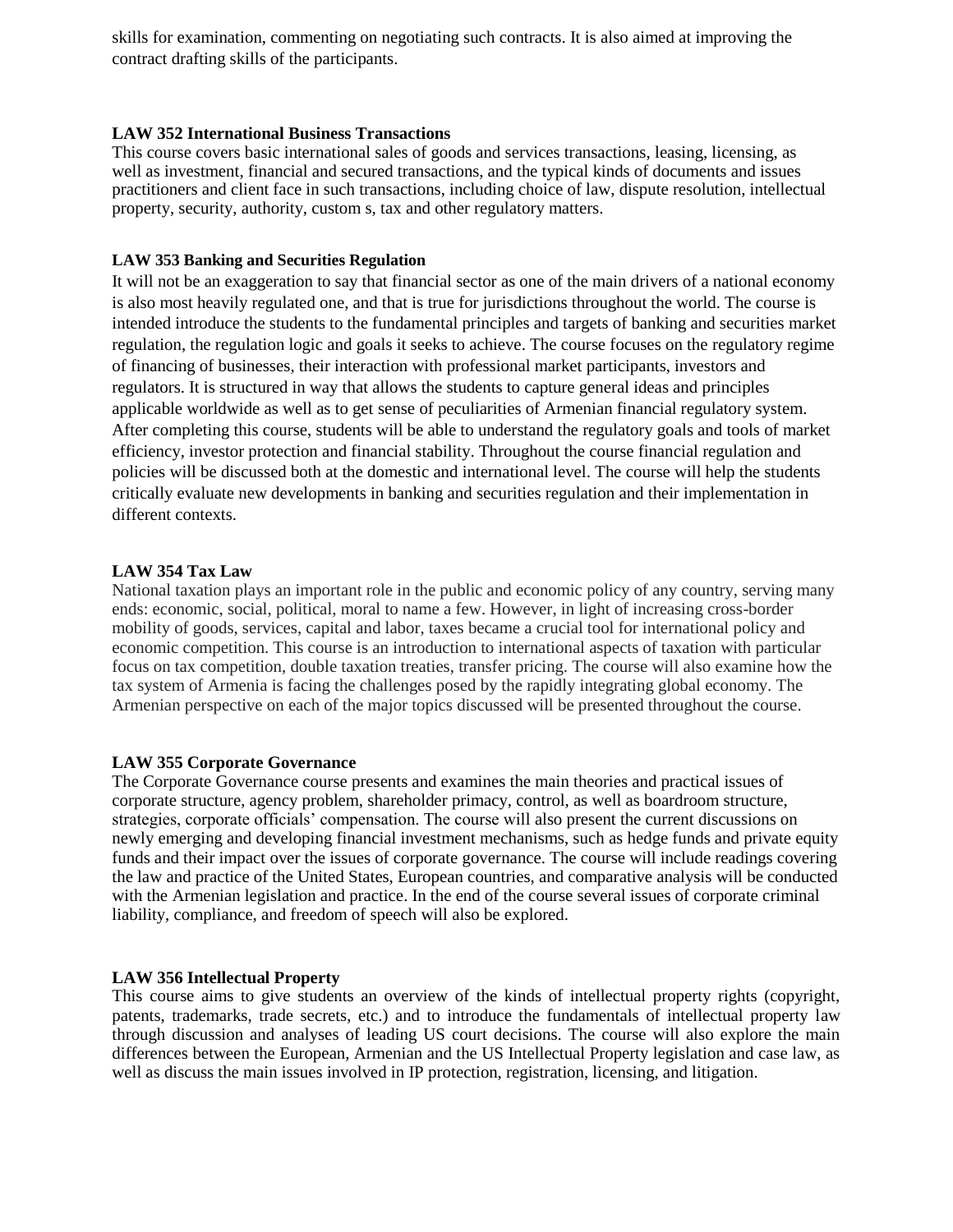# **LAW357 Public-Private Partnerships and Armenian Legislation**

The Course is designed to introduce and examine the concept and workings of Public Private Partnerships, its advantages for the public sector, reasons for and methods of attracting foreign investor interest, summary examination of commonly used contract types and important contractual provisions, government support and guarantees and, finally, the Armenian PPP legislation, its ambiguities and potential shortcomings.

## **LAW358 International Investment Law**

The course will focus on a very specific field – the law of protection of foreign investments. In particular, the content of the course will provide deep knowledge on substantive standards for protection, which are afforded to foreign investors through domestic legislation, bilateral and multilateral treaties, as well as through customary international law (e.g. fair and equitable treatment, protection from expropriation) Along with the substantive standards of protection students will be introduced to potential venues, where they can seek protection, together with the applicable procedural and institutional framework for investorstate dispute settlement (ICSID, UNCITRAL, PCA).

### **LAW 359 Topics in Business Law**

### **LAW 363 Topics in Comparative Law**

This course gives an overview of civil and common law systems as well as the methods and sources of comparative law. Topics may include comparative institutions (e.g., courts), comparative substantive law (e.g., contracts or property), or historical and jurisprudential comparisons, and other legal systems (e.g., Islamic law, canon law, Armenia's Datastanagirk).

### **LAW 364 Freedom of Information and Data Protection**

Data protection and Freedom of Information Course provides a grounding in core elements of information law, focusing especially on those aspects that relate to processing of data online by data controllers and processor (Facebook, Google and not only), it also considers aspects relating to individual natural persons as subjects of information, as actors, engaged in freedom of expression or citizens, seeking information. A number of cross-cutting themes will be considered especially as these relate to the general tension between rights and interests grounded on the openness of information, on the one hand and privacy of a person, on the other. The course will elucidate the relevance of the quality or the character of information, the context in which information has been obtained, the definition and relevance of the 'public domain' and the definition and relevance of the dissemination of information in the 'public interest'.

### **LAW 365 Administrative Law**

Individuals deal with administrative law from the moment their birth certificate is issued until the issuance of their death certificate, as well as every time they cross a street regulated by traffic lights in between. Administrative law regulates the exercise of many fundamental human rights, such as the freedom of association and assembly, freedom of expression and regulation of media, freedom of religion and free enjoyment of property. In many countries administrative law also regulates the launch and conduct of business, such as business registrations, licenses and inspections. In some countries administrative law governs eligibility for government benefits. Finally, administrative law guarantees judicial review of administrative action as a remedy against unlawful agency action. The aim of this course is to provide students with advanced knowledge of administrative law from Armenian, American and European perspectives, as well as to develop a number of skills necessary for practicing administrative law in Armenia.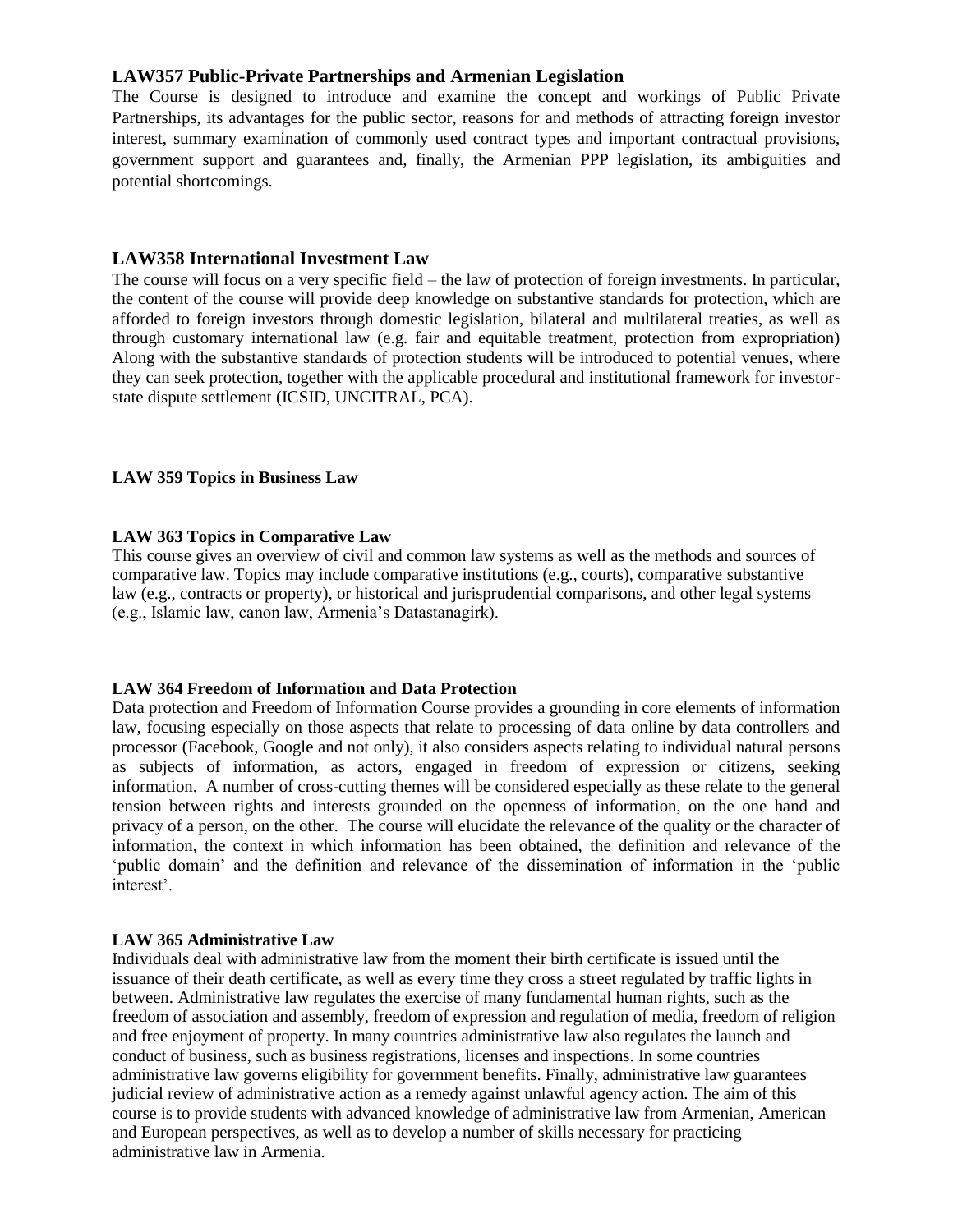#### **LAW 367 Negotiations**

This course aims to give students a framework for conducting orderly and effective negotiations, including preparation for negotiations, techniques and documents for handling typical situations that arise in business negotiations or dispute settlements.

# **LAW 368 Topics in ADR** (Alternative Dispute Resolution)

## **LAW 369 Topics in ECHR**

#### **LAW 370 International, European and National Environmental Law**

Environmental law is a global issue. This problem-oriented course introduces the various international European and national environmental law standards and frameworks applicable to various spheres of environmental concern. This course aims to familiarize students with the key concepts in the field of environment and considers how the environmental law may be used to facilitate environmental protection. The course will discuss the history, development, sources and principles of international environmental law and provide an overview of the international legal system in the context of environmental protection. The course will review the global issues related to environment, such as the environmental impact assessment and public participation, atmospheric protection, climate change, transboundary water and biodiversity to analyze the creation, implementation and effectiveness of international and the national environmental law. The course will address the role that international institutions play in the field of environment. The course will pay particular attention to global environmental problems such as the conservation of biological diversity and the international responses to climate change. The course will examine cross cutting issues, including the relationship between human rights and the protection of the environment. It will present the environment related case-law of the European Court of Human Rights. The course will cover the problems related to mining policy issues in Armenia. The course intends to provide overview of nuclear safety and civil protection legislation of Armenia.

### **LAW 371 Introduction to Environmental Law**

This course focuses on International and Armenian laws governing issues related to air pollution, water and forest resources protection, biodiversity safety and land contamination. Moreover, the course will provide with a brief introduction to issues related to special protected natural areas and laws regulating specific environmental ecosystems existing in Armenia. Environmental impact assessment (EPA), control over payments for natural resources utilization and environmental pollution fees will be discussed during the course with connection to regulatory mechanisms incorporated into national civil, administrative and criminal legal acts. The course will also include the analysis of local and international case-law related to environmental protection. At the end, a hypothetical case study will be introduced for a mock-trial related to a common environmental law case.

### **LAW380 Artificial Intelligence and Law**

Artificial Intelligence (AI) has become an integral part of our lives and continues its rapid development taking new forms and acquiring new shores. It touches upon, improves, or interferes with our lives while the laws, along with societal norms and ethics, are lagging, reacting very slowly to these moves. Interesting questions on fundamental human rights and freedoms, security, justice, legal and natural persons' liability, intellectual property arise in the context of AI, which present challenges to lawyers in different sectors of profession. This course will explain the concept of AI (including Machine Learning, Deep Learning and Neural Networks), and then will introduce different aspects of the legal profession and respective questions in the intersection of AI, Law, and social development